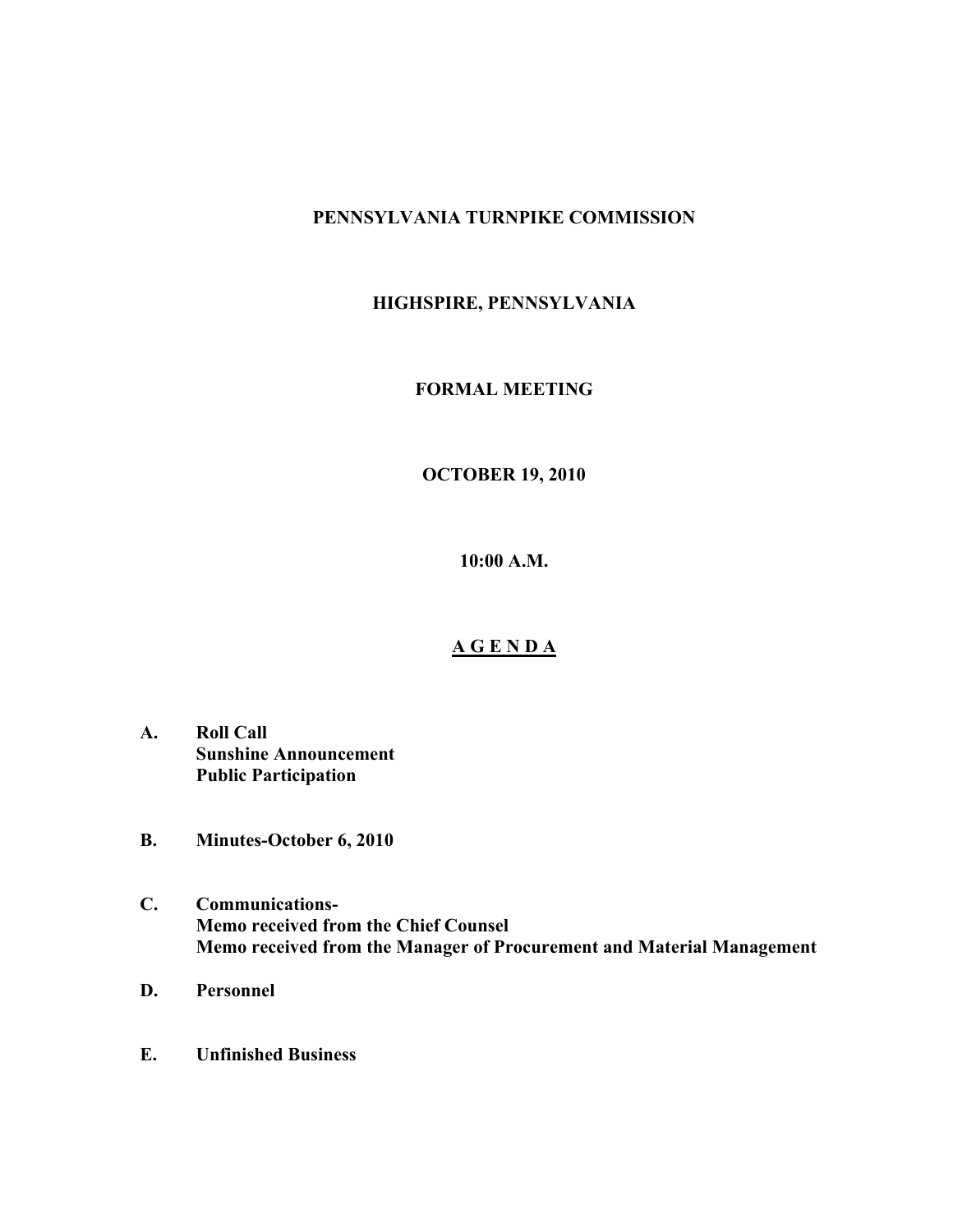- **1. Adopt the Resolution ratifying the reinvestments, liquidations and purchases of securities with available cash, as described in the memo from the Assistant Chief Financial Officer dated October 8, 2010.**
- **2. Approve the negotiation and execution of a Work Order, a Lease, a Supplement and the Agreements for the items listed in memos "a" through "j":**
	- **a. Work Order #23 with TransCore for services, labor, materials, equipment, tools, support and other items and incidental work required to design, construct and install the ITMS upgrade for the Fare Collection System; for a not-to-exceed amount of \$489,893.00;**
	- **b. Lease Agreement with FiberTower to permit them to lease space and construct antennas and other related infrastructure on the Commission's monopole at the Irwin Interchange; FiberTower will pay the Commission a lease rate of \$8,100.00 for the first year, with 3% increases every year after that; the term of the lease will be for a period of five (5) years, plus three (3) 5-year mutual renewal options;**
	- **c. Reimbursement Agreement with Pennsylvania Electric Company (Penelec) to reimburse Penelec the cost to perform the required engineering and facility relocation work necessary for the replacement of Bridge B-504 at MP 108.33 and mainline construction; at a not-to-exceed amount of \$79,423.38;**
	- **d. Assignment Agreements with Life Star Ambulance Company to assign the agreement to St. Luke's Emergency Transport and with Elverson Ambulance Association to assign the agreement to Elverson EMS; for the emergency care and emergency medical transportation for motorist and employees using the Pennsylvania Turnpike system;**
	- **e. Supplemental Agreement with Atlas Energy Resources, LLC to reimburse Atlas for various natural gas facility relocations necessary for the construction of the Mon/Fayette Expressway, for an increase of \$6,931.38; increasing the not-to-exceed amount to \$104,931.38;**
	- **f. Settlement Agreement with the Pennsylvania Fish and Boat Commission for the Lehigh Tunnel stormwater management basin; and the issuance of payment in the amount of \$1,000.00;**
	- **g. License Agreement with the Pennsylvania Department of Transportation to permit the Department to place, energize and operate a dynamic message sign at the Fort Washington Toll Plaza;**
	- **h. Agreement with Phoenix Capital Partners for Swap Advisory services;**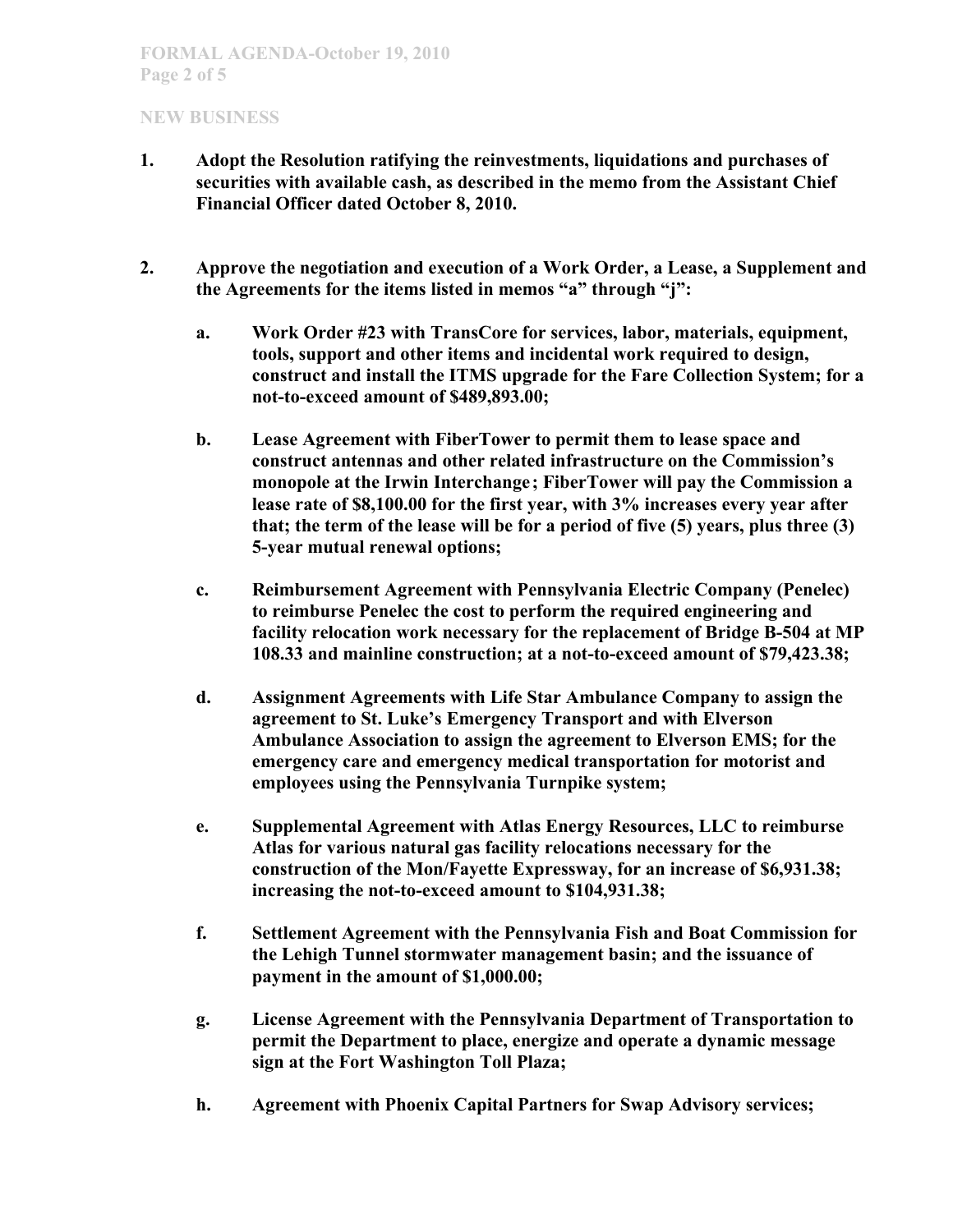| i. | Two (2) Agreements for open-end drilling to the lowest responsive and<br>responsible bidders listed below, at a not-to-exceed amount of \$600,000.00<br>each or three (3) years, whichever occurs first: |                                        |
|----|----------------------------------------------------------------------------------------------------------------------------------------------------------------------------------------------------------|----------------------------------------|
|    | <b>Buffalo Drilling Company, Inc.</b>                                                                                                                                                                    | Mainline MP 0.00 to MP 247.30          |
|    |                                                                                                                                                                                                          | <b>Greensburg Bypass</b>               |
|    |                                                                                                                                                                                                          | <b>Beaver Valley Expressway</b>        |
|    |                                                                                                                                                                                                          | <b>Mon/Fayette Expressway</b>          |
|    |                                                                                                                                                                                                          | <b>Southern Beltway</b>                |
|    | TRC Engineers, Inc.                                                                                                                                                                                      | <b>Mainline MP 247.30 to MP 359.00</b> |
|    |                                                                                                                                                                                                          | <b>Northeast Extension</b>             |
|    |                                                                                                                                                                                                          |                                        |

- **j. Permission to negotiate with The Lane Construction Corporation to perform additional work necessary at the Harrison City maintenance facility; at an additional cost of \$80,000.00.**
- **3. Approve the Right-of-Way Requests for the items listed in memos "a" and "b":** 
	- **a. Authorize settlement of Right-of-Way #6416-J, a partial take parcel, necessary for the total reconstruction project from MP A20.00 to MP A30.00, by issuing settlement payment in the amount of \$2,500.00, payable to Buckley, Brion, McGuire, Morris & Sommer, LLP, Escrow Agent; representing settlement; authorize the appropriate Commission officials to execute the agreement of sale, authorize the payment of additional statutory damages and Section 710 damages as calculated by the Legal Department and approved by the Chief Executive Officer, and payment of the fair market value to the property owners is contingent upon the delivery of an executed full and final release and settlement agreement as approved by the Legal Department;**
	- **b. Authorize settlement of Right-of-Way #7144-A, a total take parcel, necessary for the I-95/I-276 Interchange project, by issuing settlement payment in the amount of \$771,000.00, plus additional statutory damages, including relocation damages and statutory interest, as calculated by the Legal Department and approved by the Chief Executive Officer.**
- **4. Approve advertising for an Infrastructure Cabling and Communication Systems Installation contractor.**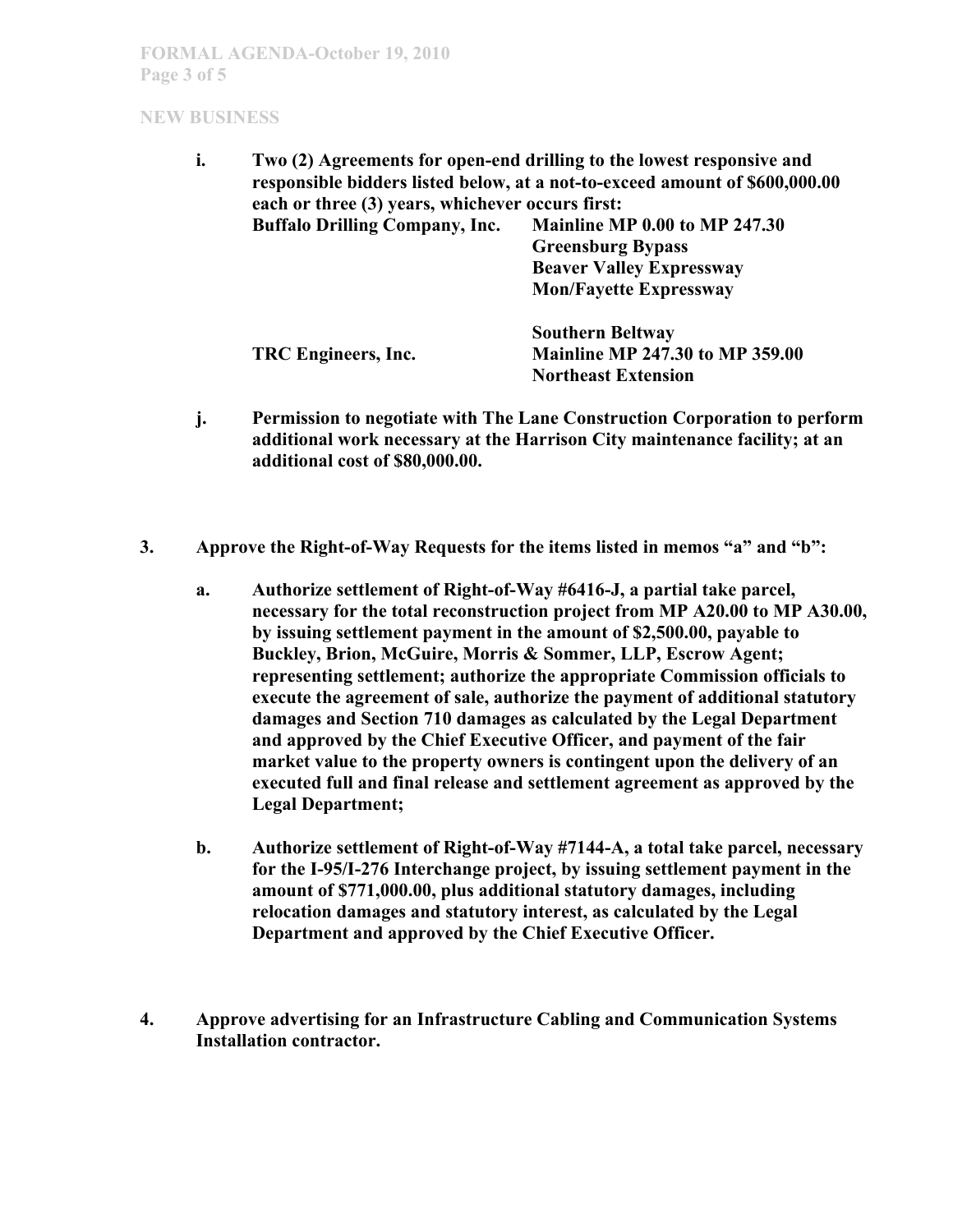- **5. Approve the Award of Bids and the Issuance of Purchase Orders for the items listed in memos "a" and "b":**
	- **a. Propane-supply, service and repair from October 1, 2010 through September 30, 2015, to the lowest responsive and responsible bidder, Ferrellgas; at a total award for five years of \$350,000.00;**
	- **b. Plow blades and hardware (October 2010 through September 2011), to the lowest responsive and responsible bidders:**

| <b>Chemung Supply Corporation</b> | \$410,000.00 |
|-----------------------------------|--------------|
| Valk Manufacturing Co.            | 31,000.00    |
| <b>TOTAL AWARD</b>                | \$441,000.00 |

## **ITEMS ADDED TO THE FORMAL AGENDA**

#### **FINAL SELECTIONS**

- **F-6 Approve the consultant selection recommendations from the Technical Review Committee and authorize the negotiation and execution of a contract with the first firm listed for the items in memos "a" through "c":**
	- **a. Firm to provide environmental services on an open-end basis system wide; at a not-to-exceed amount of \$750,000.00 or three (3) years, whichever occurs first:**

**Reference #3-213 Rettew Associates, Inc. BL Companies PA, Inc. A.D. Marble & Company, Inc.**

**b. Engineering or Construction Management firm to provide open-end construction inspection services between MP 0.00 to MP 247.00 and the Western Expansion projects; at a not-to-exceed amount of \$850,000.00 or two (2) years whichever occurs first:**

> **Reference #1-151 Navarro & Wright Consulting Engineers, Inc. T.W. Consultants, Inc. CMC Engineering**

**c. Engineering or a materials testing firm to provide open-end construction materials inspection and testing services between MP 0.00 and MP 200.00 ant the Western Expansion projects; at a not-to-exceed amount of \$850,000.00 or two (2) years whichever occurs first:**

> **Reference #1-152 Jeff Zell Consultants, Inc. Professional Service Industries, Inc. Solar Testing of PA, LLC**